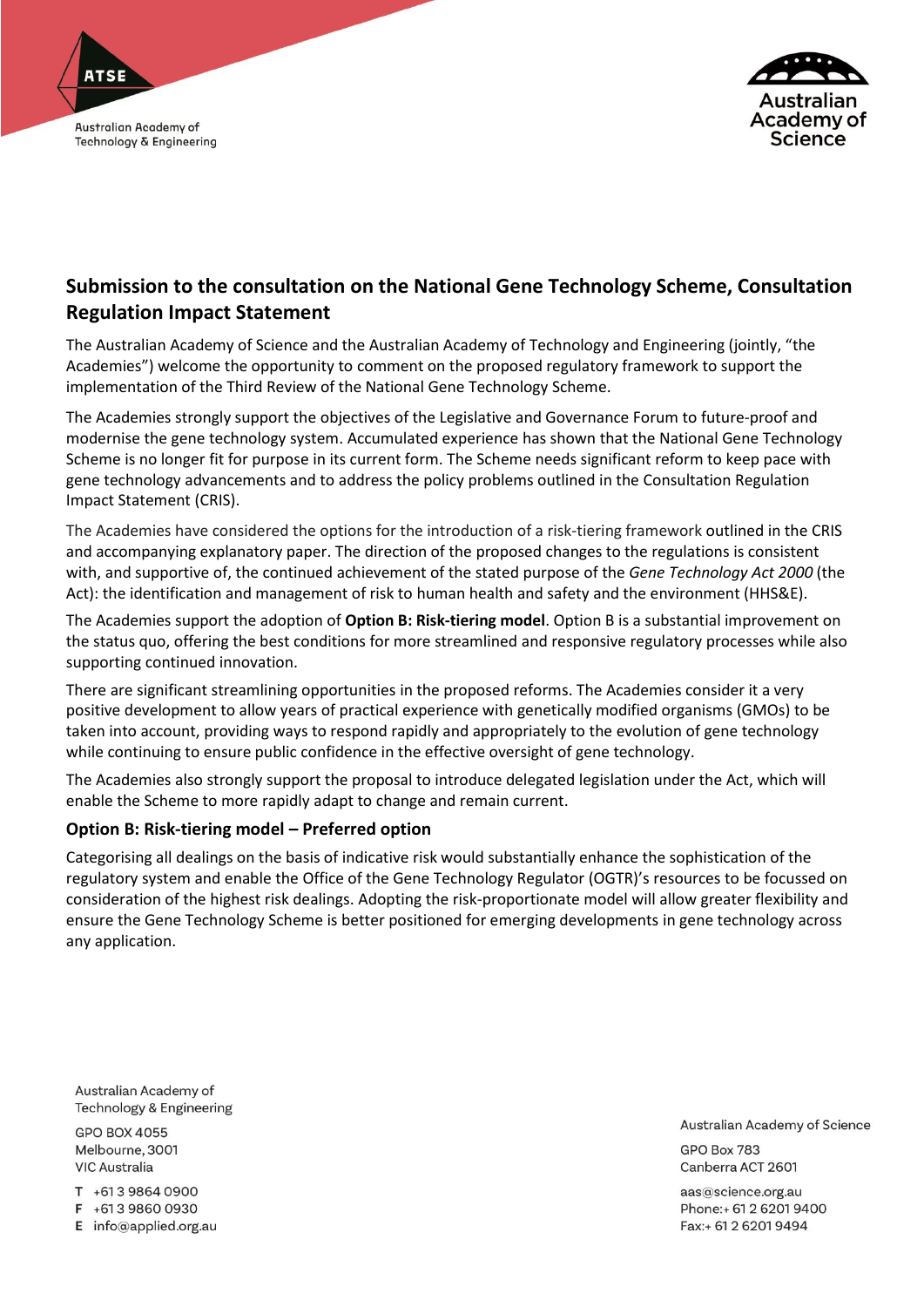

**ATSE** 



However, there are still several considerations to be addressed in this model. Notably, the operation of the Scheme could become more opaque to both users and the broader community. As the consultation documents recognise, there will be a requirement for high levels of proactive transparency in developing eligibility criteria and allocating responsibility for assessing risk tiers. This will require extensive consultation, time and resources to train system users to create confidence and ensure effective implementation. Providing the regulator with powers to make binding determinations of where a particular product or planned product may fall within the risk tiers, would also be useful to give developers confidence in progressing products through to commercialisation. Regulatory uncertainty is often the largest impediment to innovation in this field.

Impacts of Option B that have not been identified in the CRIS include the availability of relevant previous risk analyses. The proposal that risk assessments could be informed by those conducted for previous authorisations is logical and desirable, but may in practice stifle innovation. Particularly where field trials are involved, this may generate reluctance to be the first applicant to expend time and resources to generate data that then benefits future applicants, who may be competitors. This process may also raise issues of commercial confidentiality.

Option B could promote science innovation through the availability of relevant *international* risk analyses. However, the significant differences in scope and transparency between Australian and international regulatory systems mean that international risk assessments merit further exploration and consultation. International companies with approval from countries with reputable regulatory systems could be encouraged to apply to introduce their technology or products in Australia via recognition of their existing data, which would promote science innovation.

# **Option C: Matrix model – not preferred due to complexity and uncertainty, limited benefit**

The proposed Option C: Matrix model is similar to Option B but retains some existing categories of dealings and, therefore, a degree of familiarity for existing users. As outlined in the CRIS, Option C requires applications to be first sorted by dealing type before any risks to HHS&E associated with the dealings are considered. However, applications now being submitted do not fit readily within the existing categories. Various other proposed changes, including that clinical trials and medical applications, are automatically allocated to a new, separate category to allow faster responses for urgent medical or clinical applications. Although the latter change would undoubtedly expedite the evaluation of some clinical applications, it creates a precedent for the creation of other special categories in the future. Furthermore, the CRIS acknowledges that circumstances could arise where dealings have features relevant to two or more categories. Therefore, the Academies consider that Option C would generate both complexity and uncertainty without significant benefit to achieving the primary purpose of the regulatory process.

The Academies note that Option C does not currently include a permit system under Contained Dealings. If Option C is chosen, a permit system should be included to capture some applications currently classed as dealings involving intentional release, such as large-scale fermentation of well-characterised GMOs that may not require further assessment, or that have previously gone through an expedited assessment. In addition, consideration should be given for dealings involving intentional release where there is a high risk of escape from containment or high consequence of release to require a full assessment.

# **Additional comments on Options B and C:**

- The Academies endorse the introduction of the permit system for small scale field trials of low-risk releases and the expedited assessment for medium-risk field releases.
- Neither model should include an option for non-notifiable dealings for environmental releases or clinical applications. Instead, the model should, at minimum, be notifiable for these situations to encourage public confidence in regulatory oversight.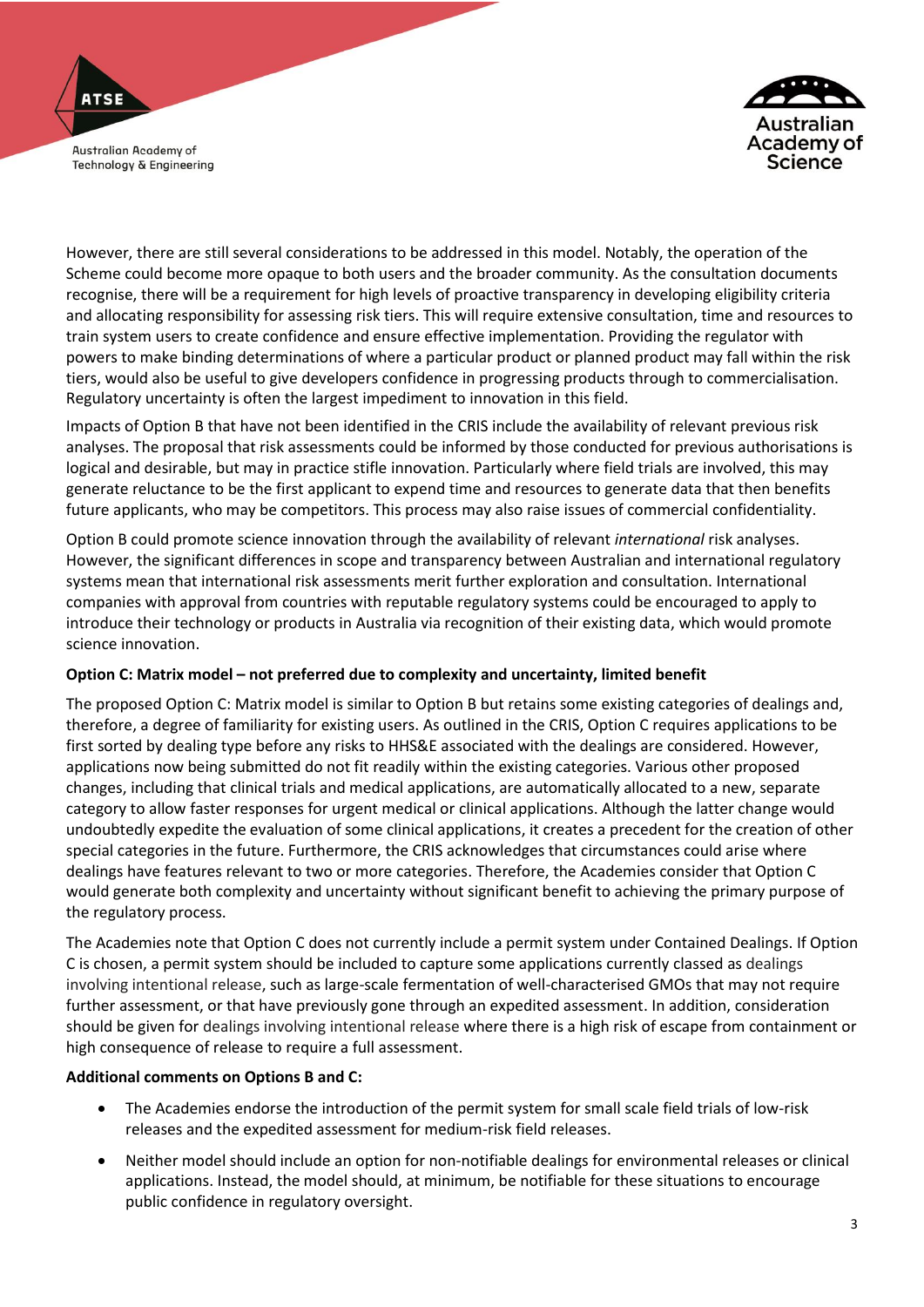



- Reforms must address the important gap in regulation of bioremediation agents and the anticipation of emerging 'orphan' (i.e. currently unregulated) products, such as fertilisers and soil amendments. The Act requires the identification and management of risks to HHS&E from GMO dealings, but OGTR is not, and should not be, set up to be a product regulator. Remaining gaps in product efficacy and quality may require further review of the scope of the Acts for existing product regulators, such as the Australian Pesticides and Veterinary Medicines Authority.
- The GMO register has not functioned as envisaged and remains an underused authorisation pathway. However, the CRIS does not clearly explain what the proposed changes to the GMO register aim to achieve. For example, if the objectives are to increase use of the GMO register in place of the ongoing licensing category for commercial releases of GMOs, then the application process for the GMO register will need to be streamlined.

#### **Explanatory Paper – Proposed changes to definitions**

In response to the proposed changes to definitions as outlined in the Explanatory Paper (Page 10-17), the Academies make the following comments:

- The revised definition of 'Gene Technology' accommodates the ongoing evolution of gene technology. Changing part (a) of the definition to include 'created' enables organisms produced via synthetic biology to be captured, but the definition could more clearly encompass the creation of synthetic genomes. For example: '*for the creation or modification of genes, genomes, or other genetic material*'. It will also be important to determine if this definitional change would result in the regulation of techniques that are indistinguishable from random mutation.
- Limited revision of the definition of a 'GMO' should again encompass synthetic biology, raising the same question as above. Since consideration of regulatory oversight of germline/somatic modification of humans is continuing, the exclusion of humans from the Scheme is not clear at this time.
- The proposed amended definition of 'dealings' is less prescriptive, but could broaden the scope of the regulation substantially. The suggestion that this definitional change would enable regulatory gaps for 'orphan' products to be filled is potentially problematic, as the expertise and regulatory responsibility of the OGTR is the assessment of risks to HHS&E. If the proposed definition of 'use' introduces a requirement to assess issues such product quality and efficacy (a requirement under other product regulation, as opposed to process-triggered regulation), then this represents a fundamental change that is beyond the current remit of the OGTR.
- The recommendation to enable consideration of other regulators' assessments in the context of defining the risk tier is sensible. However, this may not eliminate duplication or 'regulatory creep'. This would require the OGTR to assess and be satisfied with the adequacy of other regulators' assessments from a GTA perspective, to fulfil its regulatory responsibilities. In addition, this could adversely affect regulatory clarity, since different regulators have different time frames for decision-making. It is possible that this could lead to conditional approvals being issued.
- The regulation of environmental release of gene drive GMOs is under separate consideration, so further work is required (as noted on page 34 of the explanatory paper). However, Australian researchers are already beginning to evaluate the potential applications of gene drives in feral animal or pest control. It may be preferable for this assessment to be accommodated within the proposed risk tier framework now